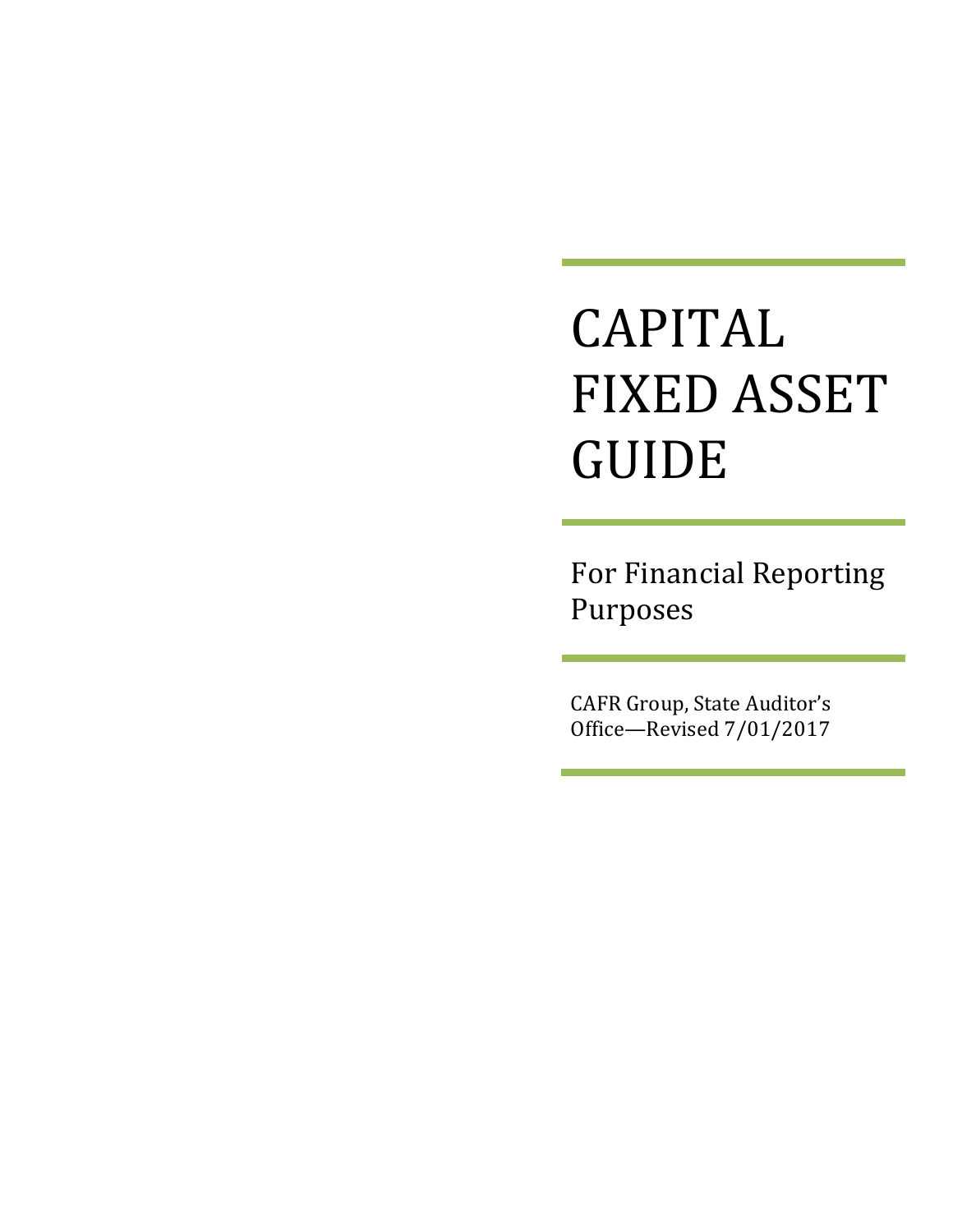# **Table of Contents**

| $In first structure. 12$ |  |
|--------------------------|--|
|                          |  |
|                          |  |
|                          |  |
|                          |  |
|                          |  |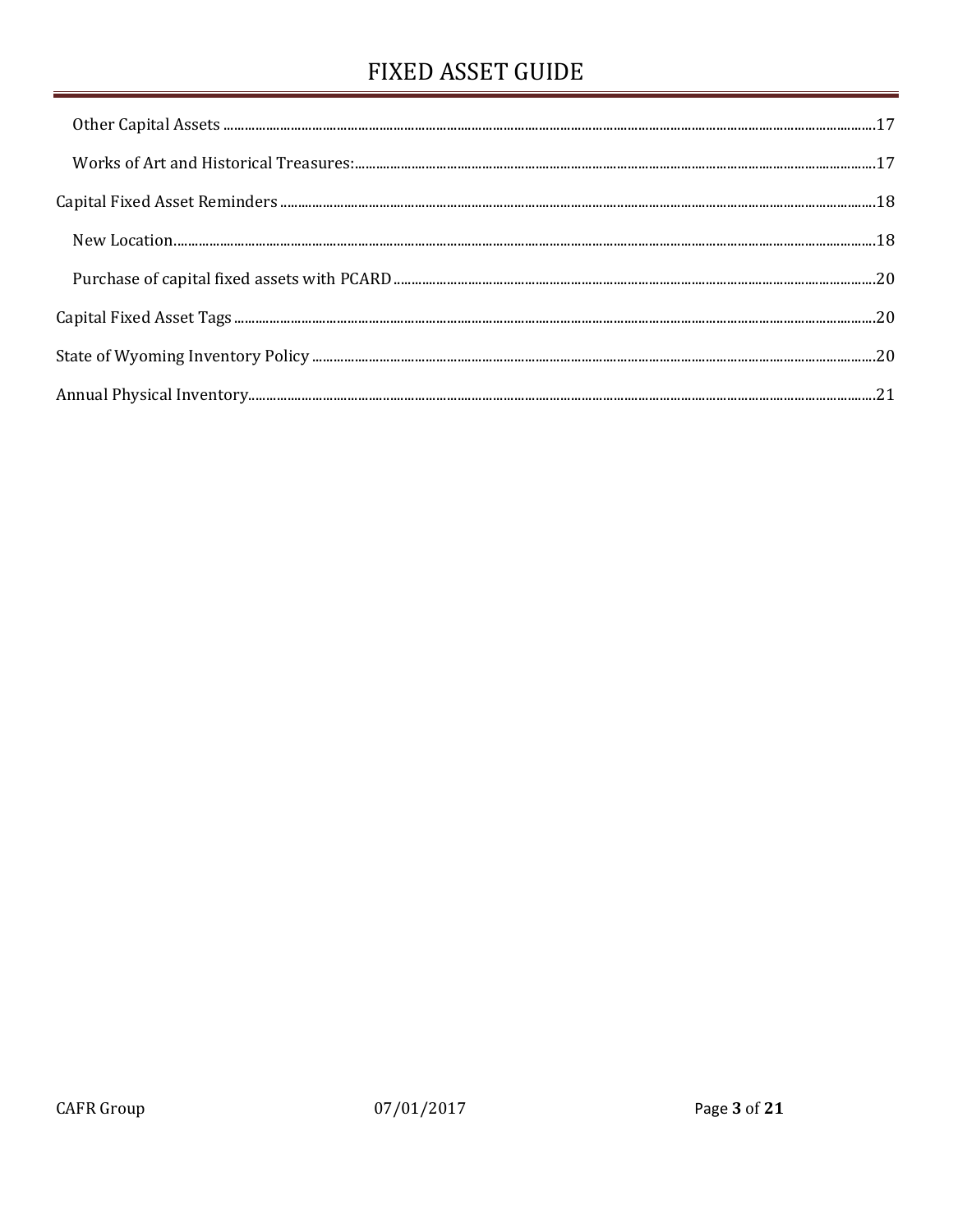# **Objective**

The purpose of a capital asset system is: 1) to provide control and accountability over capital assets, and 2) to gather and maintain information needed for the preparation of the State's Comprehensive Annual Financial Report (CAFR) in conformity with Generally Accepted Accounting Principles and in principle with Governmental Accounting Standards Board Statement 34.

# **Policy**

.

Governmental Accounting Standards Board (GASB) Statement 34 requires that all capital assets be reported in the government‐wide balance sheet net of accumulated depreciation if applicable.

Each agency is responsible for reporting accurate, complete, and timely capital asset information to the State Auditor's Office (SAO) annually.

The CAFR Group of SAO is responsible by statute for compiling the capital asset information from agencies for inclusion in the State's Comprehensive Annual Financial Report.

# **Capital Asset Definitions and Guidelines**

Capital assets are tangible and intangible assets acquired for use in operations that will benefit more than a single fiscal period. Typical examples are land, improvements to land, easements, water rights, buildings, building improvements, vehicles, machinery, equipment, works of art and historical treasures, infrastructure, and various intangible assets. (Land associated with infrastructure should be reported as land rather than as part of the cost of the related infrastructure asset.)

A capitalized asset is a capital asset that has a value equal to or greater than the capitalization threshold established for that asset type. Capitalized assets are reported for financial reporting purposes.

# **Capital Asset Type and Capitalization Thresholds**

The State has invested in a wide variety of capital assets used in state operations. These assets are broadly classified as follows:

Capitalization Threshold for capitalizing assets for each major class of assets is as follows:

|                   | <b>Asset Type</b>            | <b>Threshold</b> |              |
|-------------------|------------------------------|------------------|--------------|
| $\bullet$         | Land**                       | Capitalize All   |              |
| $\bullet$         | Land Improvements            | \$50,000         |              |
| $\bullet$         | <b>Buildings</b>             | \$50,000         |              |
| $\bullet$         | <b>Building Improvements</b> | \$50,000         |              |
| $\bullet$         | Leasehold Improvements       | \$50,000         |              |
| $\bullet$         | Vehicles                     | \$5,000          |              |
| $\bullet$         | Equipment                    | \$5,000          |              |
| <b>CAFR Group</b> |                              | 07/01/2017       | Page 4 of 21 |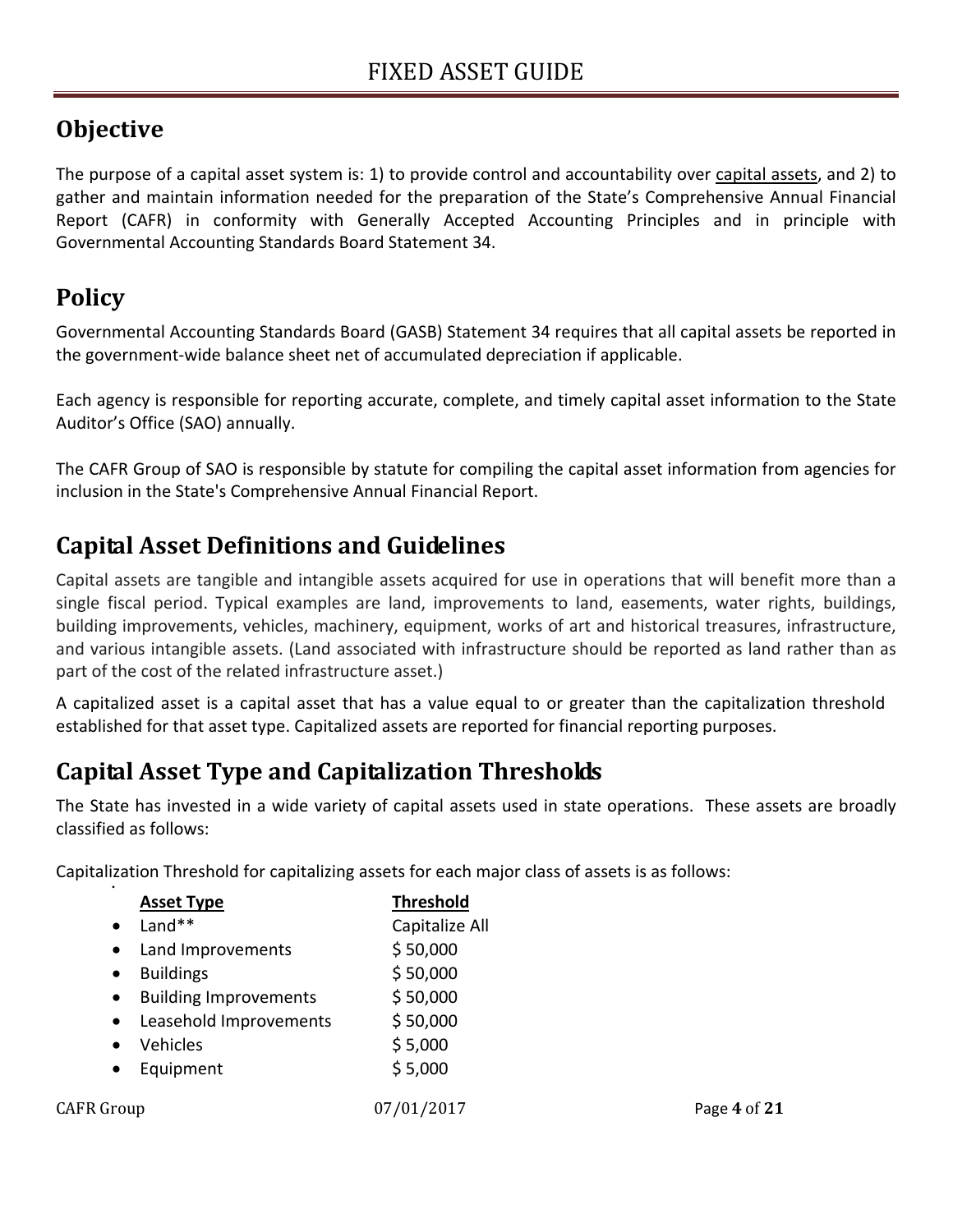| $\bullet$<br>$\bullet$ | Infrastructure<br>Infrastructure Improvements | \$1,500,000<br>50,000<br>\$           |
|------------------------|-----------------------------------------------|---------------------------------------|
|                        | Capital Leases                                | \$<br>5,000                           |
|                        | Intangible Assets                             |                                       |
|                        | <b>Internally Generated Software</b>          | \$2,000,000 (Effective 07/01/2012)    |
|                        | <b>Purchased Software</b>                     | 5,000                                 |
|                        | Easements**                                   | 500,000 (Effective 07/01/2012)<br>\$. |
| ٠                      | Construction-in-Progress                      | Not Applicable                        |
|                        | Works of Art/Historical Treasures             | Exemption                             |

\*\*Please note ALL Easements and Land are required to be reported per W.S. 36‐1‐102 on the Uniform Real Property Reporting System regardless of value. The above thresholds are for Comprehensive Annual Financial Reporting purposes. For more information about proper reporting of these asset types please see pages 6 and 12.

The asset type is used to organize capital assets in the broad classifications above. An essential function of the asset type is to establish a link between the asset master record and the related posting to the accounting general ledger. Therefore, assets purchased, constructed or donated that meet or exceed the capitalization threshold, or minimum reporting requirements, must be uniformly classified, utilizing the existing asset type structure. Each asset type is further detailed into fixed asset catalog codes. The fixed asset catalog code breaks the asset class into groups of similar items and contains the recommended estimated useful life (expressed in years) for the group of assets.

## **Capital Asset Acquisition Cost**

Capital assets are recorded and reported at their historical costs. Historical cost includes the vendor's invoice (less the value of any trade‐in), initial installation cost (excluding in‐house labor), modifications, attachments, accessories or apparatus necessary to make the asset usable and render it into service. Historical costs also include ancillary charges, such as freight and transportation charges, site preparation costs and professional fees.

The costs of capital assets for *governmental activities* do not include capitalized interest. Interest, however, is capitalized on assets that are constructed for an agency's enterprise fund or otherwise produced for an enterprise fund's own use (including assets constructed or produced for the enterprise by others for which deposits or progress payments have been made), and assets intended for sale or lease that are constructed or otherwise produced as discrete projects (for example, ships or real estate developments).

**PLEASE NOTE:** The book value of assets recorded at historical costs should never be increased to reflect appraised value, insurance value, replacement cost, etc.

When the sale is between state entities, the selling agency's historical cost of the asset and the accumulated depreciation will carry in WOLFS to the agency buying/receiving the asset. **A gain or loss is not recognized.**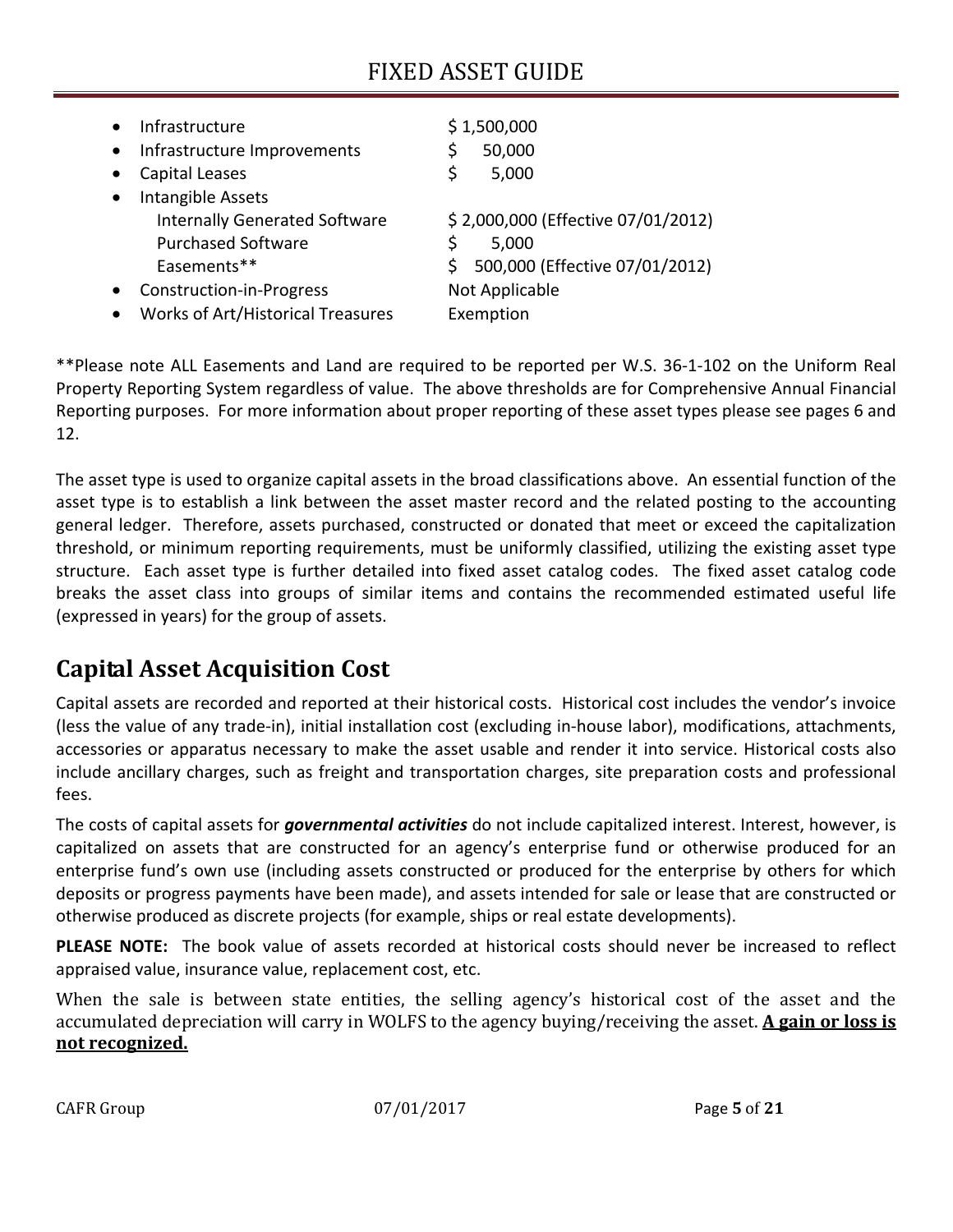### **Capital Asset Donations:**

GASB Statement No. 33, *Accounting and Financial Reporting for Non‐Exchange Transaction*s, defines a donation as a voluntary non‐exchange transaction entered into willingly by two or more parties. Both parties may be governments, such as the Federal Government, another state, a county or municipality, or one party may be a nongovernmental entity, including an individual.

PLEASE NOTE: A voluntary contribution of resources between State agencies is not a donation. The timing of recognition of the asset and related revenue is outlined as follows:

When an asset has been received and the eligibility requirements to receive the asset **have** been met, capital assets are debited and revenue is credited in the *fund financial statements of an enterprise fund and the government wide financial statements for a governmental fund.*

When an asset has been received but the eligibility requirements to receive the asset **have not** been met, capital assets are debited and deferred revenue is credited in the *fund financial statements of an enterprise fund and the government wide financial statements for a governmental fund.*

# **Appraisal of Assets (Gifts and Donations)**

Donated property must be recorded at its estimated fair market value on the date of acquisition, using a reasonable market study.

The method used to appraise the value computed for gifts and donations should be based on a reasonable assessment. This method must be fully documented and maintained on file to support the value.

# **Capital Asset Categories**

### *Land*

Land is defined as the surface or crust of the earth, which may be used to support structures or grow crops, grass, shrubs, and trees. Land is characterized as having an inexhaustible life. All expenditures made to acquire land and to ready it for its intended use should be considered as part of the land cost.

Examples of expenditures to be capitalized as land:

- Purchase price or, if donated, fair market value at time of donation
- Commissions
- Professional fees (title searches, architect, legal, engineering, appraisal, surveying, environmental assessments, etc.)
- Permanent landscaping such as land clearing, excavation, fill, grading, drainage (includes movement of earth in preparation for water impoundment)
- Demolition of existing buildings and improvements (less salvage)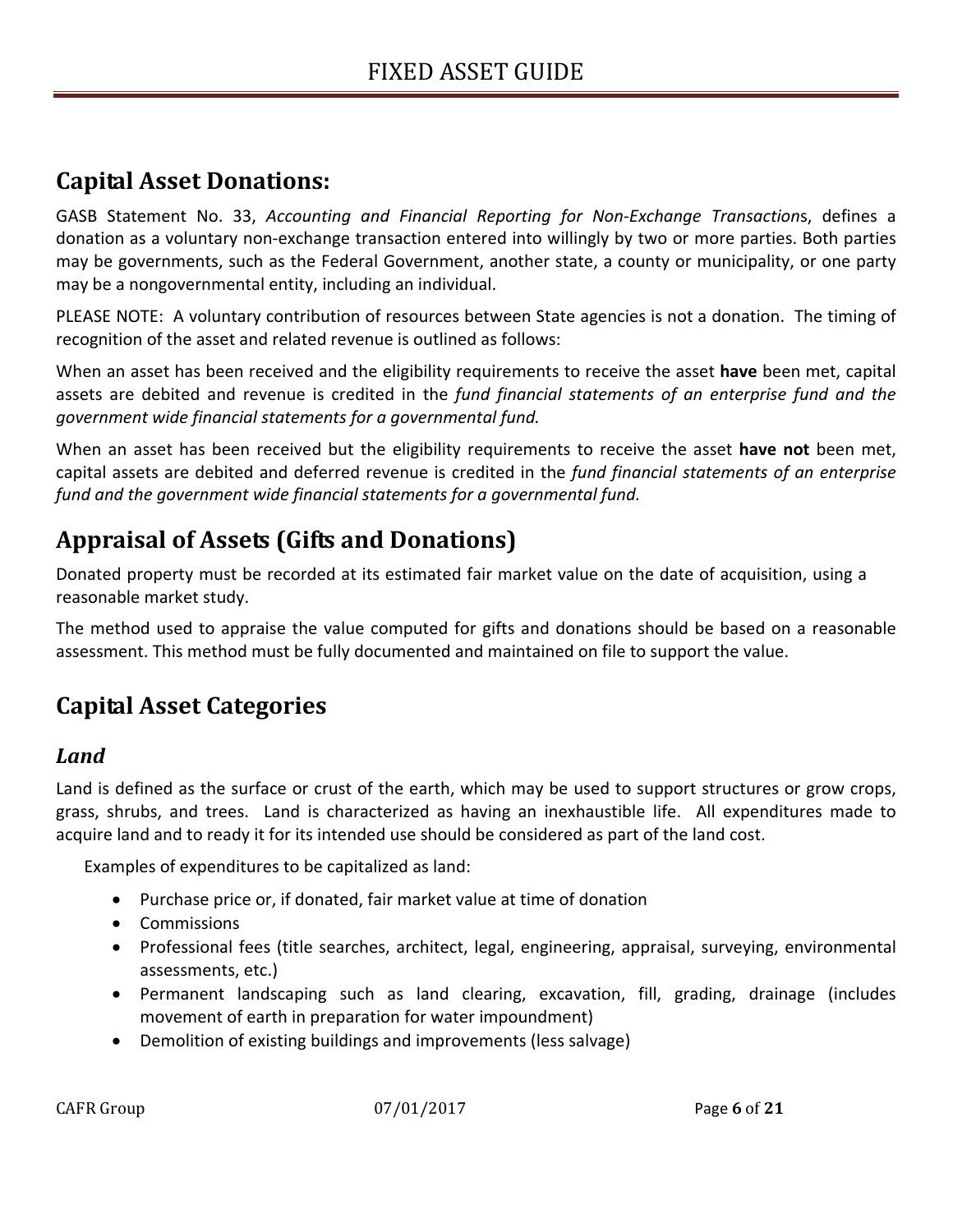- Removal, relocation, or reconstruction of property of others on the land so that the land may be used differently (railroad, telephone and power lines)
- Interest on mortgages accrued at date of purchase
- Accrued and unpaid taxes at date of purchase
- Other costs incurred in acquiring the land
- Water wells (includes initial cost for drilling, the pump and its casing)
- Right-of-way.

Land is entered on both WOLFS and the Uniform Real Property Reporting System (URPRS) which is located on the Office of State Lands and Investments (OSLI) website (http://statelands.wyo.gov/urprs/). To report in WOLFS please complete CAFR's Fixed Asset Request Form located at https://sites.google.com/a/wyo.gov/sao/agency-resources/cafr/capital-fixed-assets and send completed form to saocafrgroup@wyo.gov.

#### *Land Improvements*

Land improvements are defined as attachments to the land that have limited lives and therefore are recorded separately and are depreciable.

Examples of expenditures to be capitalized as land improvements:

- Fencing and gates
- Landscaping of non-temporary nature
- Parking lots/driveways/parking barriers/roadway
- Outside sprinkler systems
- Recreation areas & athletic fields (including bleachers)
- Golf course
- Paths and trails
- Septic systems
- Swimming pools, tennis courts
- Fountains
- Plazas, pavilions
- Retaining walls
- Lighting systems
- Water impoundment structures or attachments (dam, liner, other water control structures)

### *Buildings and Building Improvements*

A building is defined as a structure that is permanently attached to the land, has a roof, is partially or completely enclosed by walls, and is not intended to be mobile.

Building improvements are defined as capital events that increase the value of a building, materially extend the useful life of a building, or both. A building improvement should be capitalized as a sub‐asset of the building and recorded as an addition of value to the existing building if the expenditure for the improvement is

CAFR Group **07/01/2017** Page 7 of 21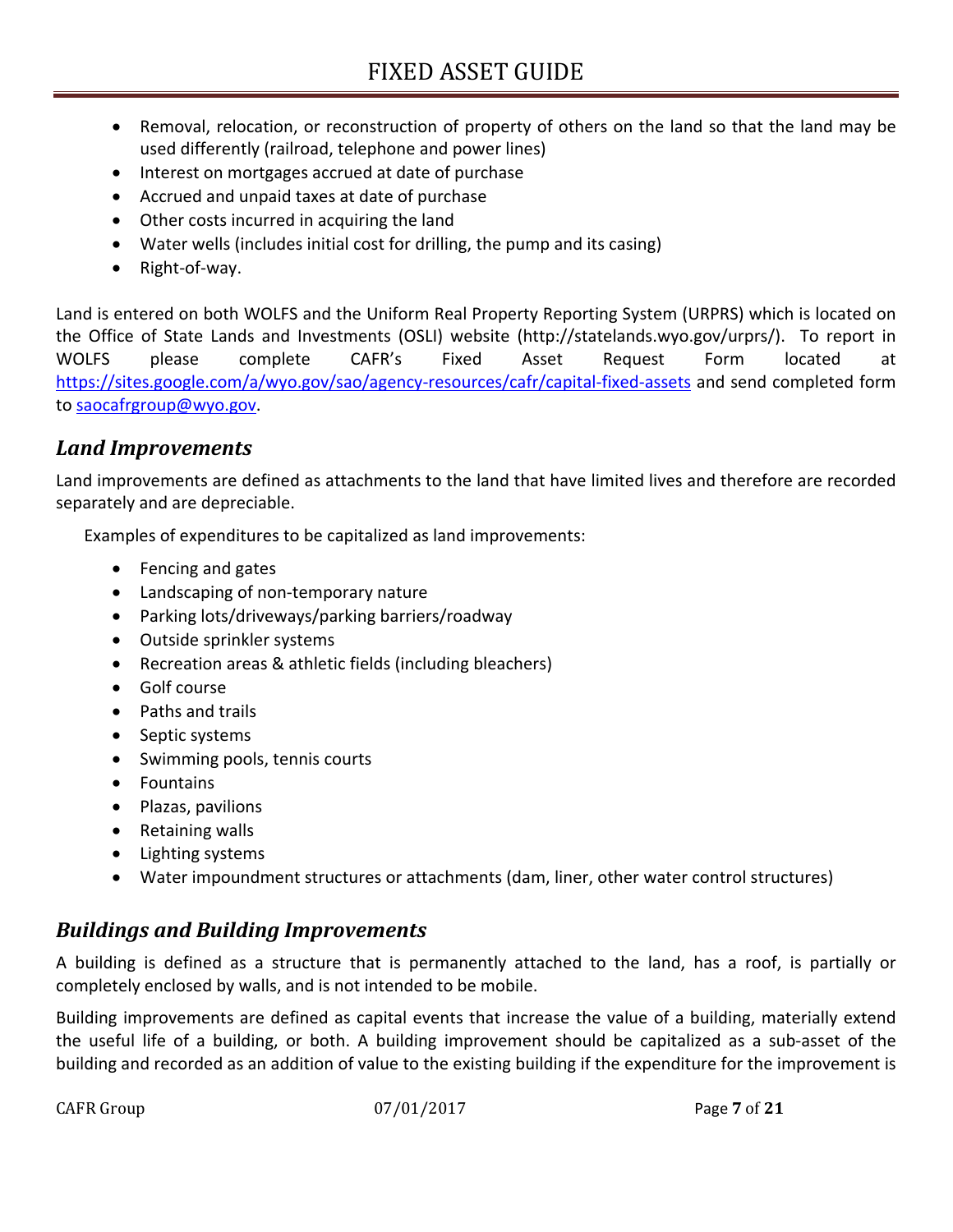at the capitalization threshold and the expenditure increases the life or value of the building by 25 percent of the original life period or cost.

Examples of expenditures to be capitalized as buildings:

#### *PURCHASED BUILDINGS*

- Original purchase price
- Expenses for remodeling, reconditioning or altering a purchased building to make it ready to use for the purpose for which it was acquired
- Environmental compliance (i.e., asbestos abatement)
- Professional fees (sales commission, legal, architect, inspection, appraisal, title search, etc.).
- Payment of unpaid or accrued taxes on the building at the date of purchase
- Cancellation or buyout of existing leases on the building
- Other costs required to place or render the asset into operation

#### *CONSTRUCTED BUILDINGS*

- Completed project costs
- Interest accrued during construction for enterprise type activities
- Cost of excavation or grading or filling of land *for a specific building*
- Expenses incurred for the preparation of plans, specifications, blueprints, etc.
- Cost of building permits

Professional fees (architect, engineer, management fees for design and supervision, legal)

**Note:** Architect fees are expensed if a decision is made to **not** proceed with the construction of the building.

- Costs of temporary buildings used during and for the construction
- Unanticipated costs such as rock blasting, piling, or relocation of the channel of an underground stream

#### *BUILDING IMPROVEMENTS*

Examples of Expenditures to be capitalized as Building Improvements:

**Note:** For a replacement to be capitalized, it must be a part of a major repair or rehabilitation project that increases the value and/or useful life of the building (such as renovation of a student center) and meets the capitalization threshold. A replacement may also be capitalized if the new item or part is of significantly improved quality and higher value compared to the old item or part (such as replacement of an old shingle roof with a new fireproof tile roof). Replacement or restoration of an item to its original utility level is not capitalized. Determinations must be made on a case‐by‐case basis.

- Conversion of attics, basements, etc., to usable office, clinic, research or classroom space
- Structures *attached* to the building such as covered patios, sunrooms, garages, carports, enclosed stairwells, etc.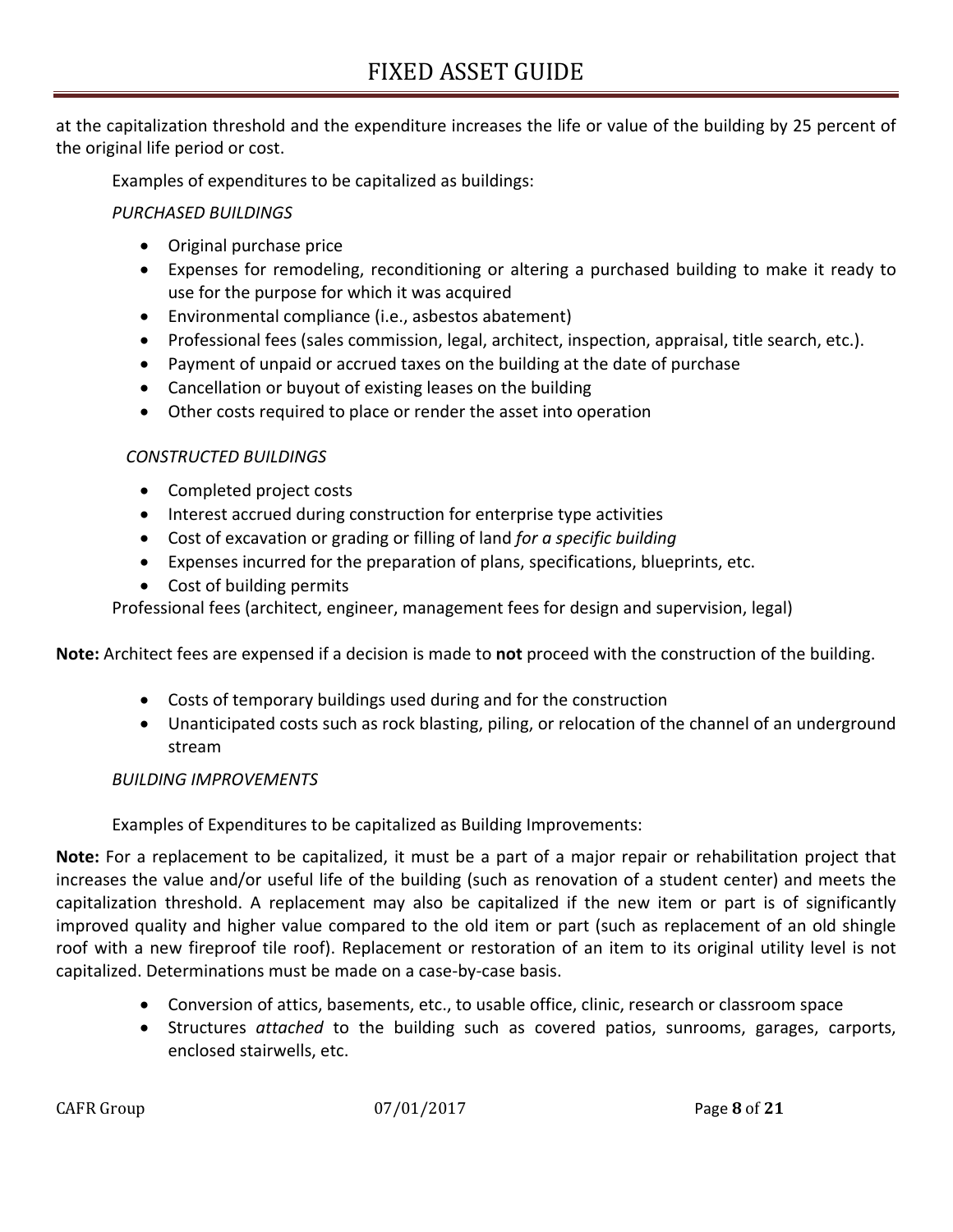- Original installation/upgrade of heating and cooling systems, including ceiling fans and attic vents
- Original installation/upgrade of wall or floor covering such as carpeting, tiles, paneling, or parquet.
- Structural changes such as reinforcement of floors or walls, installation or replacement of beams, rafters, joists, steel grids, or other interior framing
- Installation or upgrade of windows or door frames, upgrading of windows or doors, built-in closets and cabinets
- Interior renovation associated with casings, baseboards, light fixtures, ceiling trim, etc.
- Exterior renovation, such as installation or replacement of siding, roofing, masonry, etc.
- Installation or upgrade of plumbing and electrical wiring
- Installation or upgrade of phone or closed circuit television systems, networks, fiber optic cable, wiring required in the installation of equipment (that will remain in the building)
- Permanently attached fixtures or machinery that cannot be removed without impairing the use of the building
- Additions to buildings (expansions, extensions, or enlargements)
- Other costs associated with the above improvements

#### **Building Maintenance Expense**

Maintenance costs allow an asset to continue to be used during its originally established useful life. Maintenance costs are expensed in the period incurred.

The following are examples of expenditures *not* to be capitalized as building improvements. Instead, these items should be recorded as repair and maintenance expense:

- Adding, removing and/or moving of walls relating to renovation projects that are not considered major rehabilitation projects and do not increase the value of the building
- Improvement projects of minimal or no added life expectancy and/or value to the building
- Plumbing or electrical repairs
- Cleaning, pest extermination, or other periodic maintenance
- Interior decoration, such as draperies, blinds, curtain rods, wallpaper
- Exterior decoration, such as detachable awnings, uncovered porches, decorative fences, etc.
- Maintenance-type interior renovation, such as repainting, touch-up plastering, replacement of carpet, tile, or panel sections; sink and fixture refinishing, etc.
- Maintenance-type exterior renovation such as repainting, replacement of deteriorated siding, roof, or masonry sections
- Replacement of a part or component of a building with a new part of the same type and performance capabilities, such as replacement of an old boiler with a new one of the same type and performance capabilities
- Any other maintenance-related expenditure which does not increase the value of the building.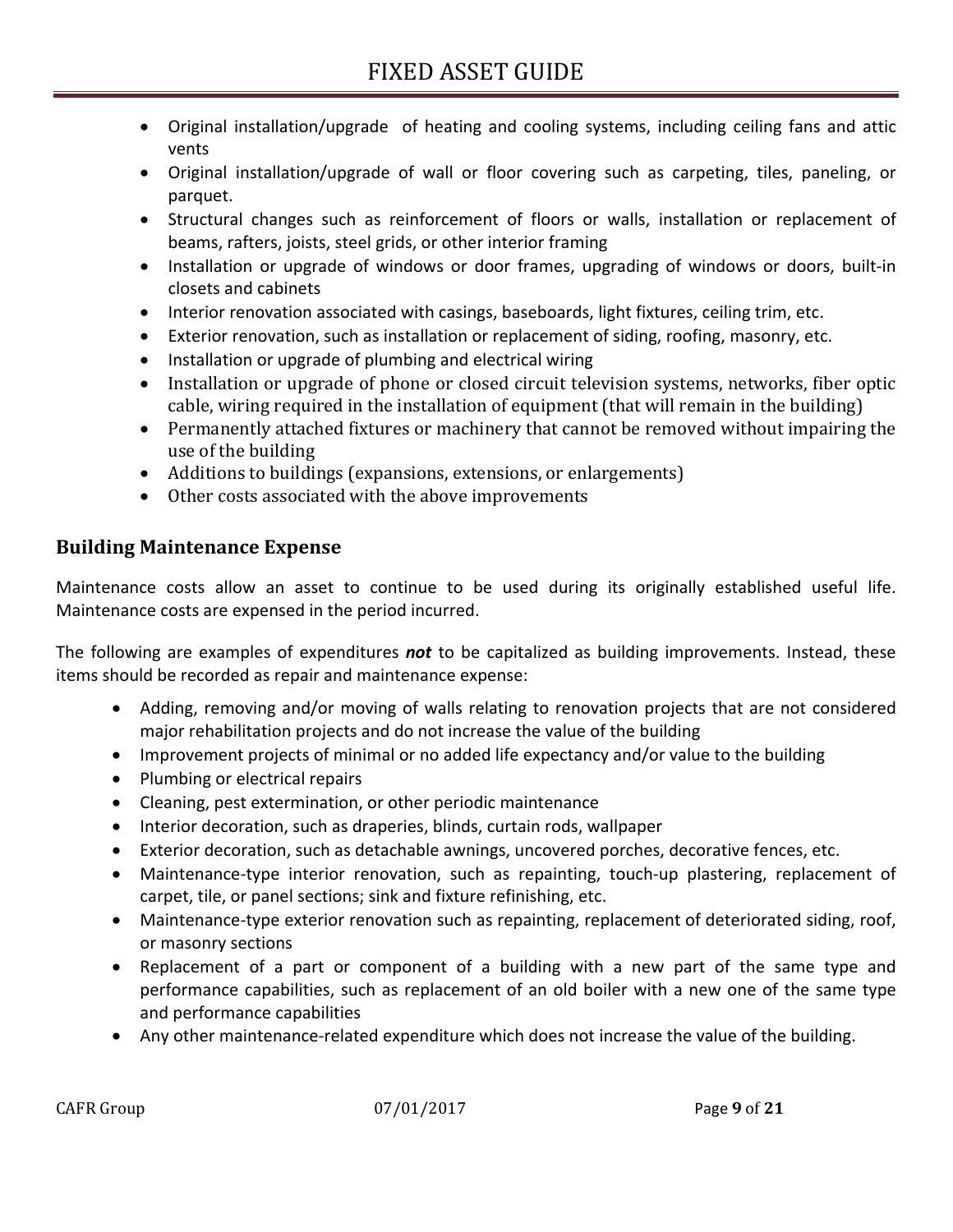#### **Determining whether to capitalize or expense an item**

In determining whether expenditures are related to a maintenance item or whether it is related to a capital item, the following guidance is offered:

Care is sometimes needed to distinguish actions that lengthen the useful life of an asset from those that merely avoid shortening it.

Assume, for example, that a new building is expected to have a useful life of 80 years, but will need to have its roof replaced in just half that time. Further assume that the cost of the roof is included in the cost of the building (i.e., rather than treated as a separate capital asset in its own right).

It might be tempting to argue that since the building's useful life would be just 40 years if the roof were not replaced, the replacement extends the building's useful life and so qualifies as an improvement. In substance, however, the replacement of the roof does not lengthen the building's originally estimated useful life of 80 years, but simply avoids cutting it in half. That is, the roof replacement *maintains* rather than *extends* the originally estimated useful life of the building, and therefore should be treated as a repair (i.e., maintenance) rather than as a replacement. (From "*Accounting for Capital Assets; A guide for state and local governments*")

- The area of capitalizing or expensing capital expenditures including repairs and maintenance requires judgment and has significant flexibility. If the expenditures are to be capitalized, then the *700 Series of Expenditures* should be used. If personnel are directly hired for the project (such as a project manager), these costs need to be capitalized as well. The independent auditors maintain their concerns about how the State of Wyoming handles Construction in Progress and Maintenance payments, including expensing items previously reported as capitalizable and carried as CIP.
- Generally, expenditures that **increase the economic value** of the asset **increase the useful life beyond the original useful life**, or **increase the productive capability of capacity** (uses, scope of users, etc.) should be capitalized.
- Expenditures made to **restore or maintain** an asset at its original condition are expensed and not capitalized.

Agencies may want to use the following Capital Fixed Asset Decision Tree in determining whether to capitalize an item or expense the item:

CAFR Group **10.12017 Page 10.05 21** Consider that you have an asset for which an additional purchase is being made. May I capitalize the new purchase? To determine if the item qualifies for capitalization, answer the questions below.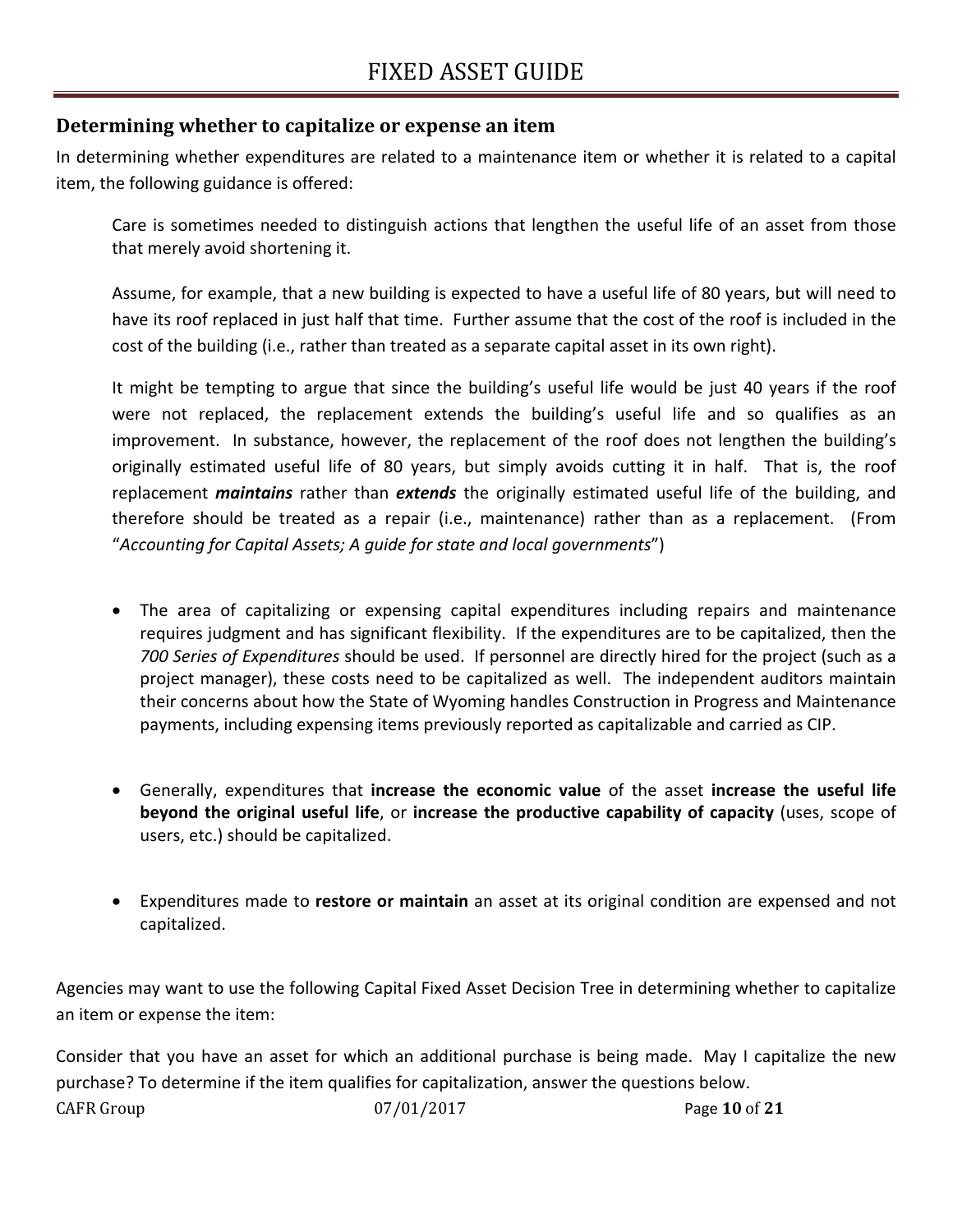1. Are you removing something from the asset and replacing it with something else? If yes go to question #2; if no, see decision tree for add on.

2. Will the item be permanently and intrinsically tied to the FA for the duration of the FA's life? If yes, go on to question #3. If no, then expense.

3. Will this asset now perform a function or provide additional capabilities it was unable to perform previously? (This is a new function, not an enhancement of a function performed previously) If no then expense; if yes, then go to add on decision tree.

#### **Questions for FA add on to existing asset decision tree:**

1. Will the item be permanently and intrinsically tied to the FA for the duration of the FA's life? If yes, go on to question #2. If no, then expense.

2a. Does item increase the FA's capacity, functionality, or operating efficiency?

#### **AND/OR**

2b. Does item extend the FA's useful life by at least 1 yr? If the answer to either is yes then capitalize; if no, then expense.

#### *Impairment of Capital Assets:*

A capital asset is considered to be impaired when its service utility has permanently declined significantly and unexpectedly. Events or changes in circumstances that may be indicative of impairment include evidence of physical damage, changes in legal or environmental factors, technological changes or evidence of obsolescence, changes in the manner or duration of use of a capital asset and construction stoppage.

Generally, an asset would be considered impaired if both:

- the decline in service utility of the asset was large in magnitude and
- the event or change in circumstances was outside the normal life cycle of the asset.

In the event a reportable capital asset is impaired, there are two options for reporting the impairment:

- If the asset will no longer be used, the asset should be written down to the lower of carrying value or fair market value.
- If the asset will continue to be used, the asset should be written down by the estimated impairment loss, as defined in GASB Statement No. 42, "Accounting and Financial Reporting for Impairment of Capital Assets and for Insurance Recoveries."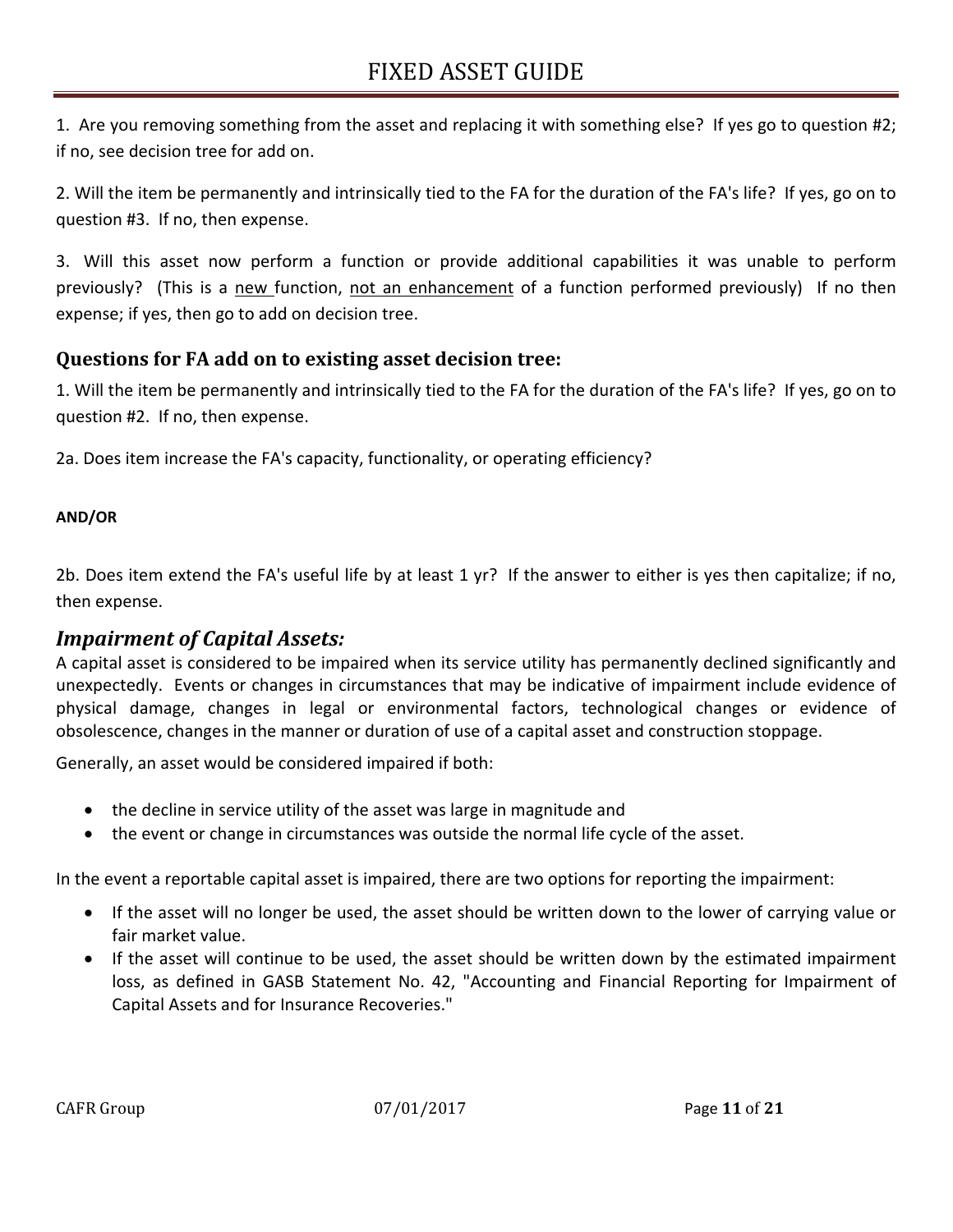#### *Leasehold Improvements*

Leasehold improvements are defined as improvements made to leased property that will revert to the lessor at the expiration of the lease. Leasehold improvements include construction of new buildings or improvements made to existing structures by the lessee, who has the right to use these leasehold improvements over the term of the lease. Moveable equipment or office furniture that is not attached to the leased property is not considered a leasehold improvement. For leasehold improvements, the useful life is the estimated service life of the leasehold improvements, or the remaining term of the lease, whichever is shorter.

### *Equipment*

Equipment is defined as fixed or movable tangible assets to be used for operations. Improvements or additions to existing equipment that constitute a capital outlay or increase the value or life of the asset by 25 percent of the original cost or life should be capitalized and recorded as a sub‐asset of the existing asset.

Examples of expenditures to be capitalized as equipment include:

- Original contract or invoice price
- Freight charges
- Import duties
- Handling and storage charges
- In-transit insurance charges
- Sales, use, and other taxes imposed on the acquisition
- Installation charges
- Charges for testing and preparation for use
- Costs of reconditioning used items when purchased
- Parts and labor associated with the construction of equipment

**Note:** If incidental items, such as extended warranties or maintenance agreements, are included with the capital asset upon receipt and are not listed as a line item on the purchase order or on the invoice, then the incidental charges are considered a part of the capital asset.

### *Equipment vs. Vehicle*

A Vehicle is a fixed asset that can move itself under its own power. Cars and trucks should be classified as vehicles. Travel trailers, horse trailers, etc. should be classified as equipment. Careful consideration should be given as to whether an asset is a vehicle or equipment.

### *Infrastructure*

Long-lived capital assets that normally are: 1) stationary in nature and 2) can be preserved for a significantly greater number of years than most capital assets. Those assets with a cost greater than \$1,500,000 must be reported to the CAFR Group.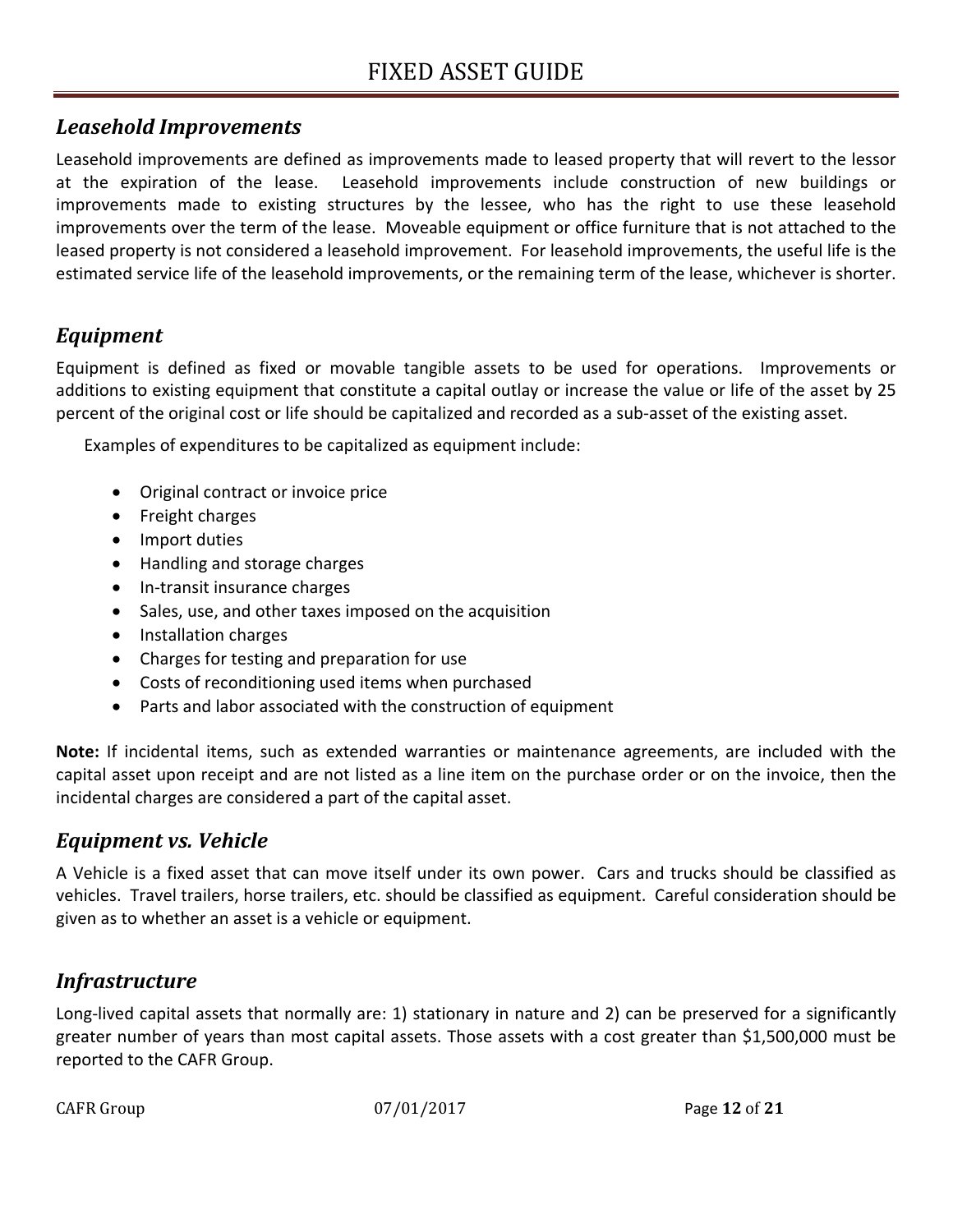Examples of expenditures to be capitalized as infrastructure include:

- Highway and rest areas
- Roads, streets, curbs, gutters, sidewalks, fire hydrants
- Bridges, railroads, trestles
- Canals, waterways, wharfs, docks, sea walls, bulkheads, boardwalks
- Dam, drainage facility
- Radio or television transmitting tower
- Electric, water, and gas (main lines and distribution lines, tunnels, etc.)
- Fiber optic and telephone distribution systems (between buildings)
- Light system (traffic, outdoor, street, etc.)
- Signage
- Airport runway, strip, taxiway or apron

#### **Modified Approach vs. Depreciation**

The Modified Approach is an alternative to reporting depreciation for infrastructure assets that meet the following criteria:

- Assets are managed using a qualifying asset management system, and
- Documentation shows that the assets are being preserved at or above a condition level established by the government.

Depreciation is not reported for infrastructure assets using the modified approach. Only infrastructure assets that comprise a network or subsystem of a network can be reported using the modified approach. The state highway system (excluding bridges), administered by WYDOT, is the only network reported by the state using the modified approach.

#### *Construction‐in‐Progress*

Construction‐in‐Progress (CIP) consists of construction projects subject to capitalization, either tangible or intangible in nature. When a capital asset project is completed within one fiscal year, the related asset is added directly to WOLFS fixed assets before fiscal year end. If a project is not completed within one fiscal year, that portion of accumulated costs which is capitalizable should be reported to the SAO CAFR Group and recorded as CIP at fiscal year end. CIP is reported as a capital fixed asset category in the State's Comprehensive Annual Financial Report. Because an asset under construction is not complete, or being used, depreciation will not be recorded. The agency will be responsible for supplying information on projects as requested by the external auditors during the annual financial audit.

The asset under construction should be capitalized to its appropriate capital asset category (Land, Land Improvements, Buildings, Building Improvements, Leasehold Improvements, Equipment, Infrastructure, Intangible assets, etc.) upon the earlier occurrence of; substantial completion, occupancy, or when the asset is placed into service. If you have any questions regarding CIP procedures, please contact the State Auditor's Office.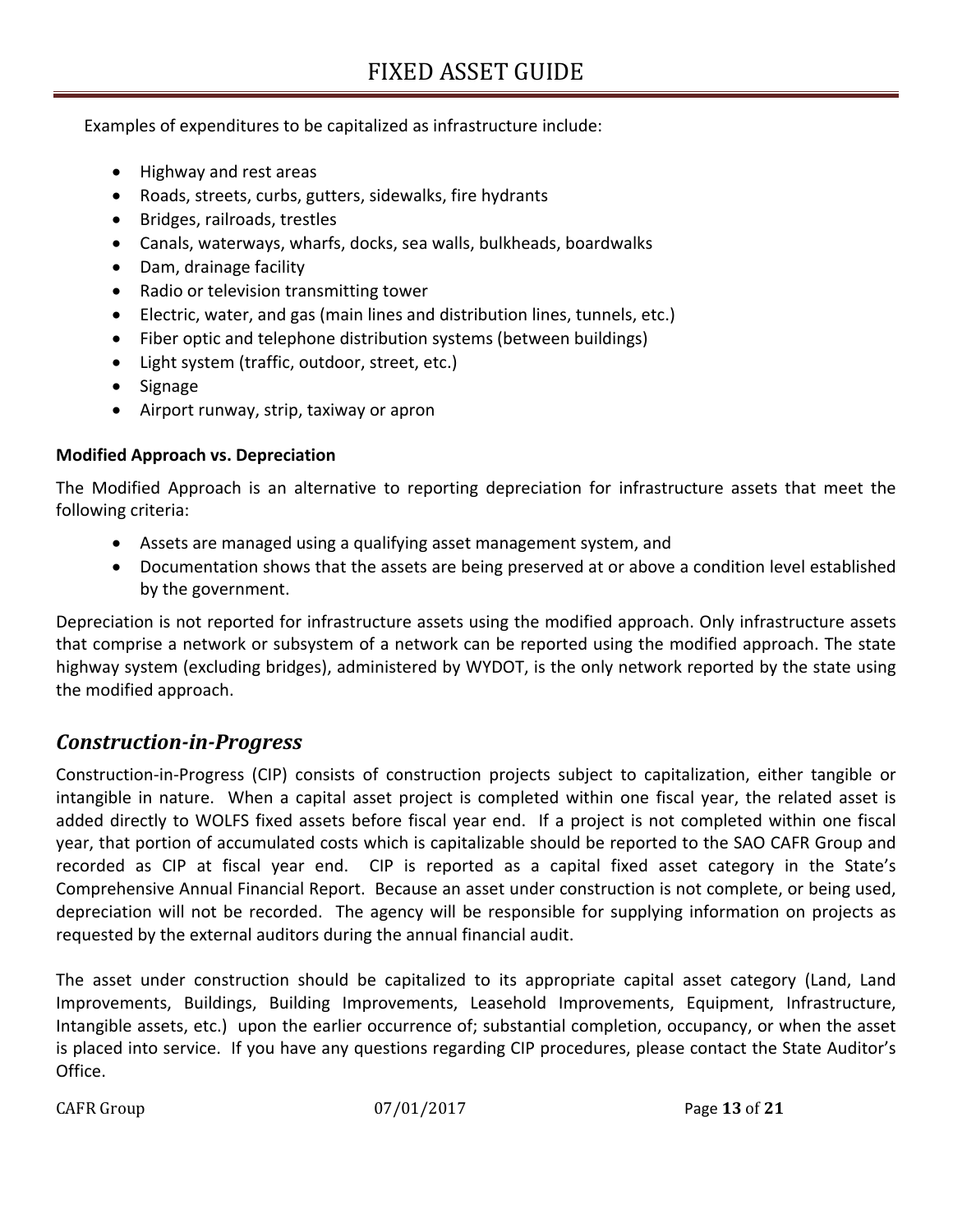#### *1. PROCEDURES FOR TRANSFERRING AN ASSET (Other than buildings) FROM CIP TO WOLFS FIXED ASSETS:*

 **Contact the State Auditor's Office**. The agency will be required to send to SAO CAFR Group a completed "Fixed Asset Request Form" for each capitalizable CIP project that has been completed which needs to be recorded in WOLFS fixed assets. Upon receipt of the form SAO will talk to you about balancing your CIP budget and determining the total cost of the asset. SAO will create a manual FA shell in WOLFS and contact the agency to complete the document. SAO will update the CIP schedule to show that the asset has been transferred from CIP to WOLFS fixed assets. The agency should not consider the project complete until they verify that the asset has been added to WOLFS fixed assets.

#### *2. PROCEDURES FOR ADDING A BUILDING TO STATE INVENTORY:*

The threshold for buildings is \$50,000.00. Agencies will continue to use object code 0701.06 to record a purchase of already constructed buildings. For buildings being constructed the process will remain the same. The expenditures will be made through the object of expenditures for capital outlay.

Whether a building is acquired through outright purchase, or is new construction, there are three distinct areas that need to be addressed by the agency responsible for the purchase or construction of the building. The Agency will be required to obtain a Location number, notify Risk Management, and contact the State Auditor's office to fill out the Fixed Asset Request Form. Their contact information is listed below.

#### *a. CONSTRUCTION OF A BUILDING*

- **Request a location number** from State Inventory. This can be done at any time during the construction phase but normally occurs when equipment or furnishings are put on the fixed asset system and you need a location for the FA document. Sandra will need to know your agency number, the address for the building, the name of the building (i.e. Herschler Bldg), and the intended use of the building.
- **As soon as you have a Certificate of Occupancy** for the building contact Risk Management. When you get the certificate of occupancy, responsibility and liability for that building transfers to the State of Wyoming. Notifying Risk Management is the only way for you to be assured that the building is covered by insurance for accidents or loss.
- **When you begin occupation of the newly constructed facility for its original intended use**, contact the State Auditor's Office requesting a building be added to WOLFS fixed assets. You will be required to fill out the Fixed Asset Request Form, and if you have not already requested a location number, you will need to do so at this time. Upon receipt of the form SAO will talk to you about balancing your construction-in-progress budget and determining the total cost of the building. SAO will create a manual FA shell in WOLFS and give the document number to A & I to complete the FA shell. Once the asset is added to WOLFS, SAO will email a copy of the Fixed Asset Request Form back to the agency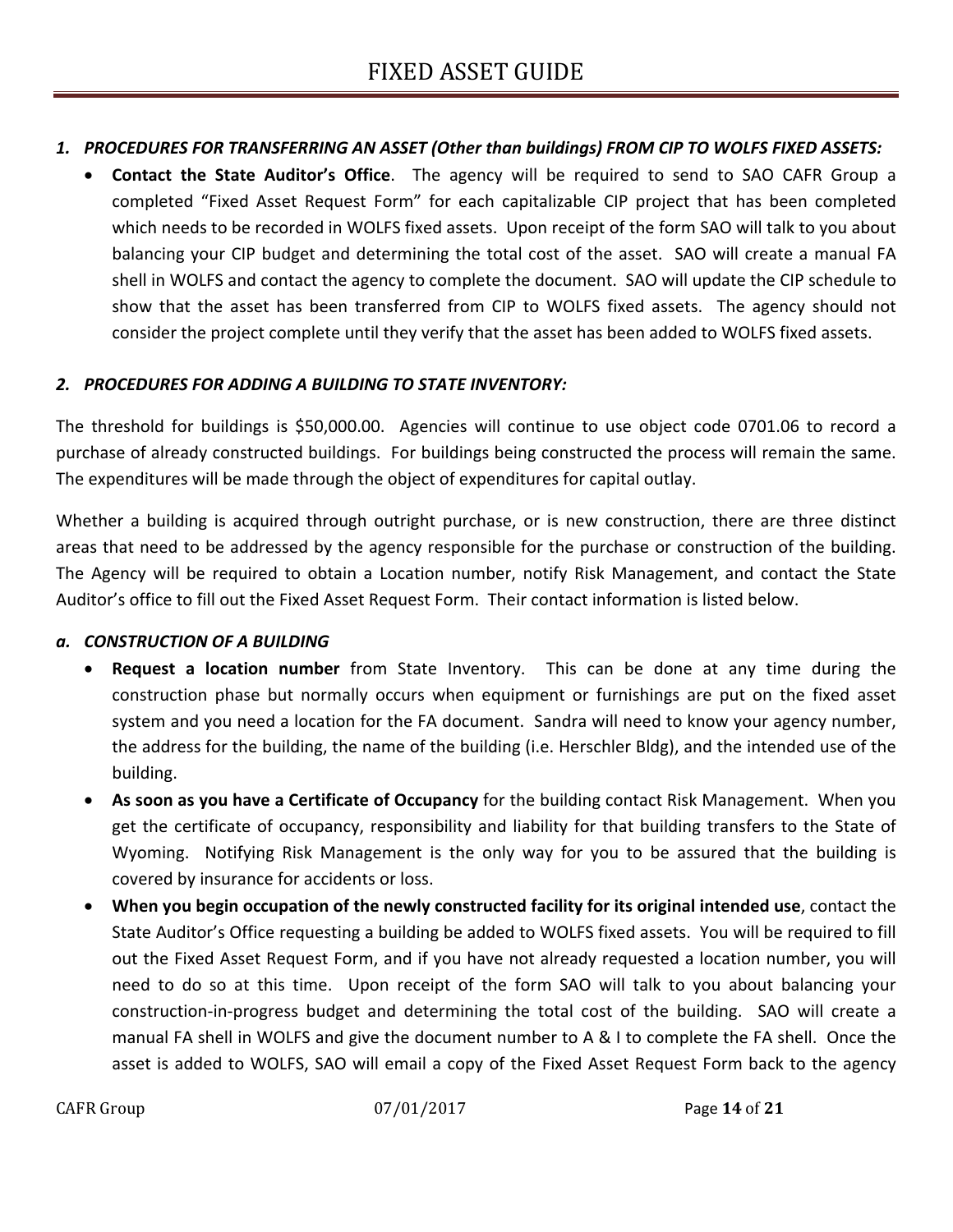with the new Fixed Asset number listed at the bottom. SAO will update their CIP records for your agency to show that the building has been transferred from CIP to WOLFS fixed assets. The agency should not consider the project complete until they verify that the building has been added to WOLFS fixed assets.

#### *b. PURCHASE OF EXISTING BUILDING*

**As soon as you have closed on the building:** 

- Contact State Inventory for a location number
- Contact Risk Management to add the building to insurance
- Contact SAO to have the asset added to WOLFS fixed assets

#### *CONTACT INFORMATION:*

| <b>State Inventory</b>        | Sandra Cooper sandra.cooper@wyo.gov 307-777-5088 |
|-------------------------------|--------------------------------------------------|
| <b>Risk Management</b>        | ai-riskmanagement@wyo.gov 307-777-6796           |
| <b>State Auditor's Office</b> | CAFR Group saocafrgroup@wyo.gov                  |

### *Capital Leases*

Capital leases transfer virtually all rewards and risks that accompany ownership of property to the lessee. A capital lease is a means of financing property acquisitions and has the same economic impact as a purchase made on an installment plan. Thus, the lessee in a capital lease must record the leased property as an asset and the lease obligation as a liability.

A lease agreement entered into by a State agency is a capital lease and should be capitalized only if the lease agreement meets **one** of the following criteria:

- The lease transfers ownership of the property to the lessee by the end of the lease term.
- The lease contains a bargain purchase option.
- The lease term is equal to 75 percent or more of the estimated economic life of the leased property.
- The present value of the minimum lease payments at the inception of the lease, excluding administrative costs, equals at least 90 percent of the fair value of the leased property.

Leases that do not meet any of the proceeding criteria should be recorded as an operating lease and reported in the notes of the financial statements.

### *Intangible Assets*

The Governmental Accounting Standards Board (GASB) issued Statement No. 51, "*Accounting and Financial Reporting for Intangible Asset*." Governments are required to implement this standard for periods beginning after June 15, 2009, which would be fiscal year 2010 for the State of Wyoming. Governments possess many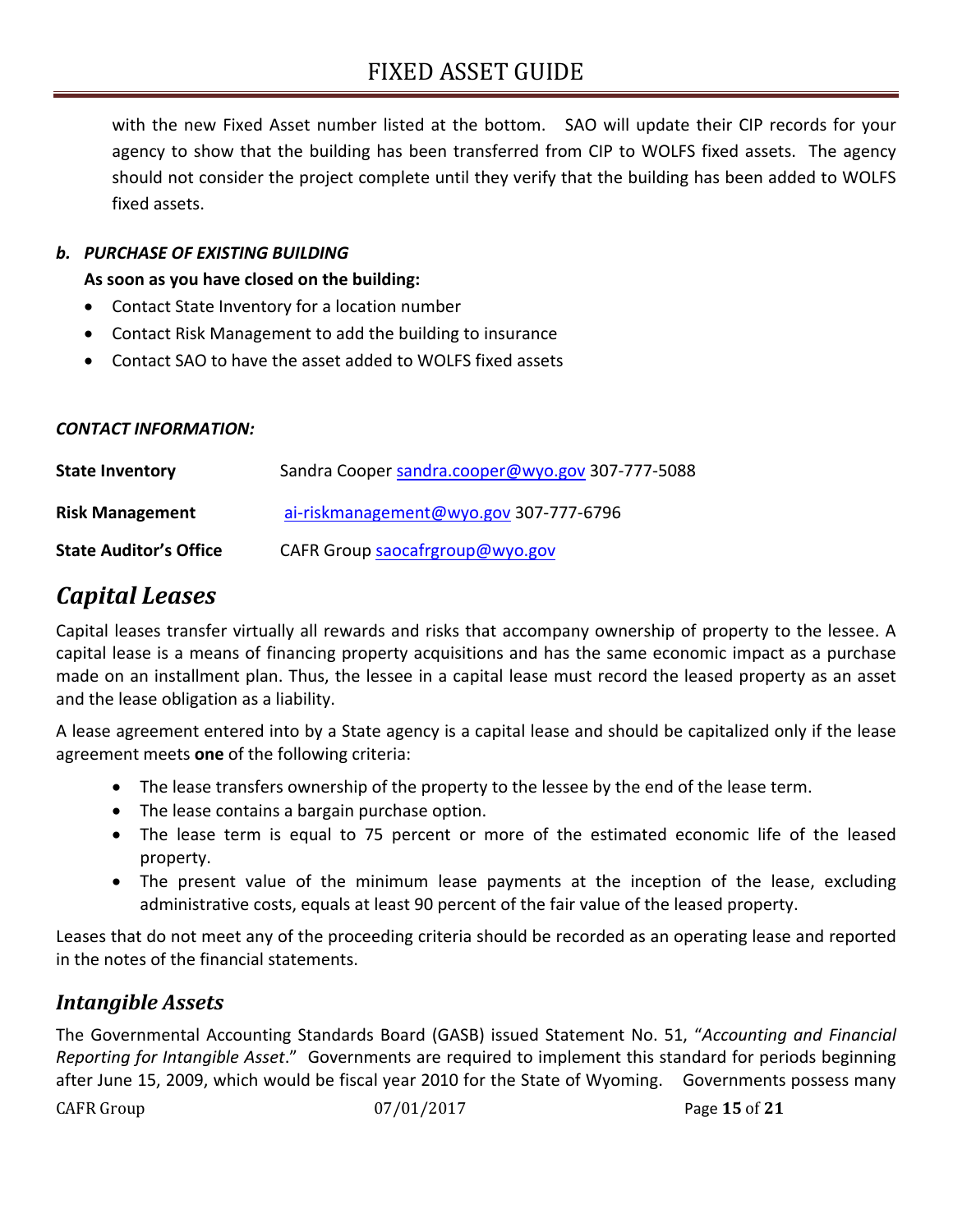different types of assets that may be considered intangible assets, including easements, water rights, timber rights, patents, trademarks, and computer software (including licenses).  *Statement No. 51 identifies an intangible asset as having the following three required characteristics:*

- It lacks physical substance in other words, you cannot touch it, except in cases where the intangible is carried on a tangible item (for example, software on a DVD).
- It is nonfinancial in nature that is, it has value, but is not in a monetary form like cash or securities, nor is it a claim or right to assets in a monetary form like receivables, nor a prepayment for goods or services.
- Its initial useful life extends beyond a single reporting period.

There are two asset types for Intangible Assets as follows:

- 1. Depreciable Intangible Assets. The asset is depreciated over the useful life of the asset which is determined by contractual, technological or other factors that put limit to the asset.
- 2. Non-Depreciable Assets. If parameters do not exist and it is reasonable for the asset to have an indefinite life, then for financial reporting purposes the intangible asset would not be depreciated.

Note: Software maintenance agreements are to be expensed in the period incurred.

### *Internally Generated Computer Software*

Internally generated computer software is:

- Created or produced by the government or an entity contracted by the government; or
- Acquired form a third party, but requires more than minimal effort to achieve expected service capacity.

Costs incurred in creating an internally generated intangible asset are either expensed or capitalized depending on the stage in the asset's development. Therefore it is important that personnel involved in the project carefully track outlays and categorize them into one of the following three stages, based on the nature of the activities, not the timing:

- 1. Preliminary project stage *Expense*
	- a. Conceptual formulation and evaluation of alternatives
	- b. Determination of existence of needed technology
	- c. Final selection of alternatives
- 2. Application development stage *Capitalize*
	- a. Design of the chosen path
	- b. Coding
	- c. Installation to hardware
	- d. Testing and parallel processing
	- e. Software purchase
- 3. Post‐implementation/operation stage *Expense* (even if the timing of the outlay occurs while application development is still in progress)
	- a. Application user training
	- b. Software maintenance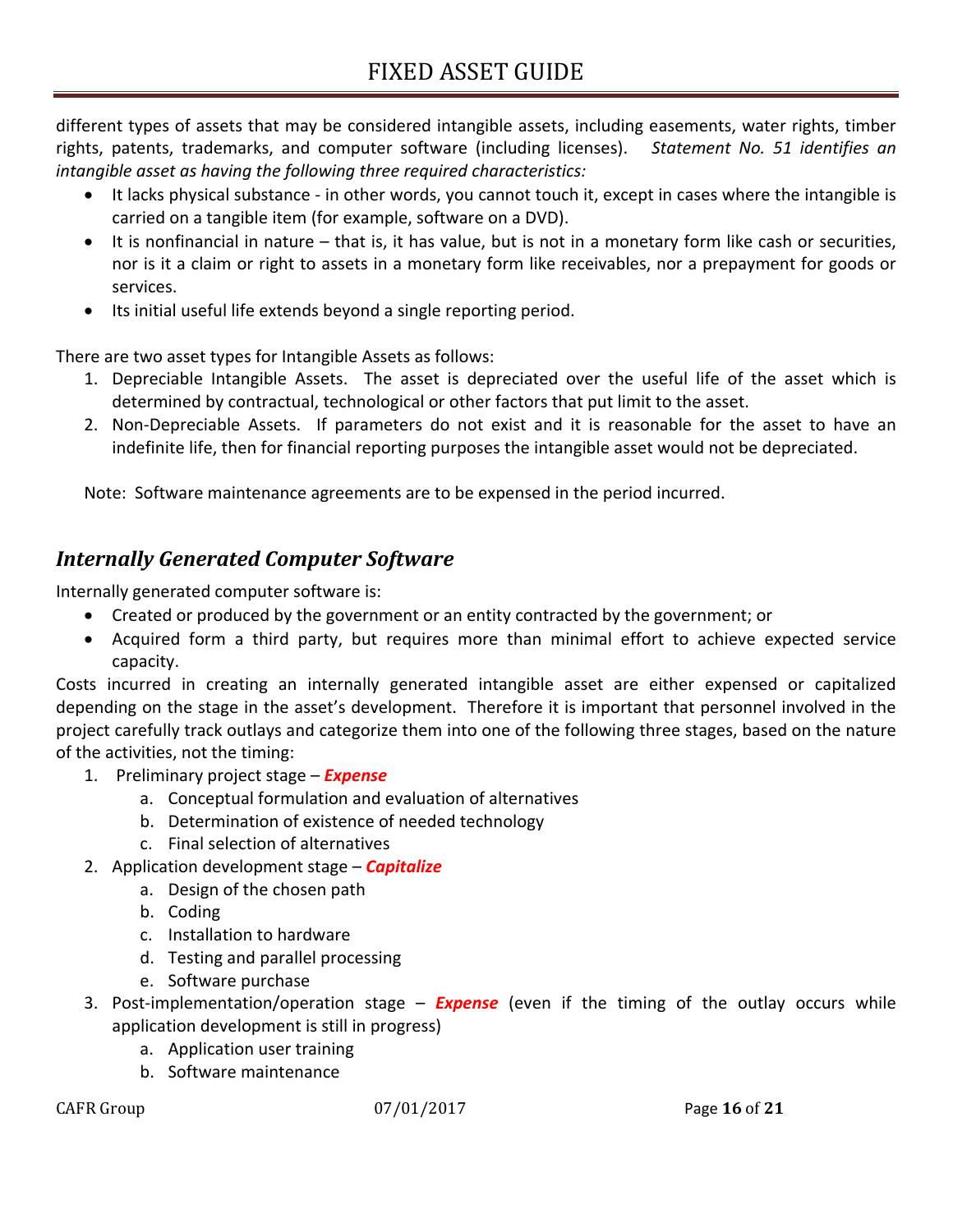Data conversion is an activity of the application development stage only if it is necessary to make the software operational; otherwise it is an activity of the post‐implementation/operation stage. Data conversion activities include:

- Purging/cleansing of existing data
- Conversion of data from legacy system to new system
- Reconciliation of data from legacy system to data in new system

Modifications of software that is already in operation are capitalized only under certain conditions if any of the following occur:

- An increase in the functionality of the software
- An increase in the efficiency of the software
- An extension of the estimated useful life of the software

If the modification does not result in one of the above, associated outlays are considered maintenance and must be expensed.

#### *Easements*

An easement is defined as an interest in land owned by another entity that entitles its holder to a specific limited use or enjoyment (right to use the land). Easements are typically used to access another property. The useful life of an easement is determined by the contract in place. If an easement has an indefinite life, then for financial reporting purposes it would not be depreciated. If an easement has a limited life, then for financial reporting purposes it would be depreciated over the life of the asset (contract).

Easements are entered on both WOLFS and the Uniform Real Property Reporting System (URPRS) which is located on the Office of State Lands and Investments (OSLI) website (http://statelands.wyo.gov/urprs/). To report in WOLFS please complete CAFR's Fixed Asset Request Form located at https://sites.google.com/a/wyo.gov/sao/agency-resources/cafr/capital-fixed-assets and send completed form to saocafrgroup@wyo.gov.

### *Other Capital Assets*

#### **Works of Art and Historical Treasures:**

Works of Art and Historical Treasures are collections or significant individual items that are owned by a state agency and are not held for financial gain but rather for public exhibition, education or research as part of a public service. Collections or individual items that are protected and cared for or preserved are subject to an organizational policy that requires the proceeds from their sales to be used to acquire similar items.

Exhaustible collections or items are items whose useful lives are diminished by display or educational or research applications.

 $O(7/01/2017$  Page 17 of 21 Inexhaustible collection or items are items whose economic benefit or service potential is used up so slowly that the estimated useful lives are extraordinarily long. Because of their cultural, aesthetic or historical value, holders protect and preserve these assets more than they do for similar assets without such value.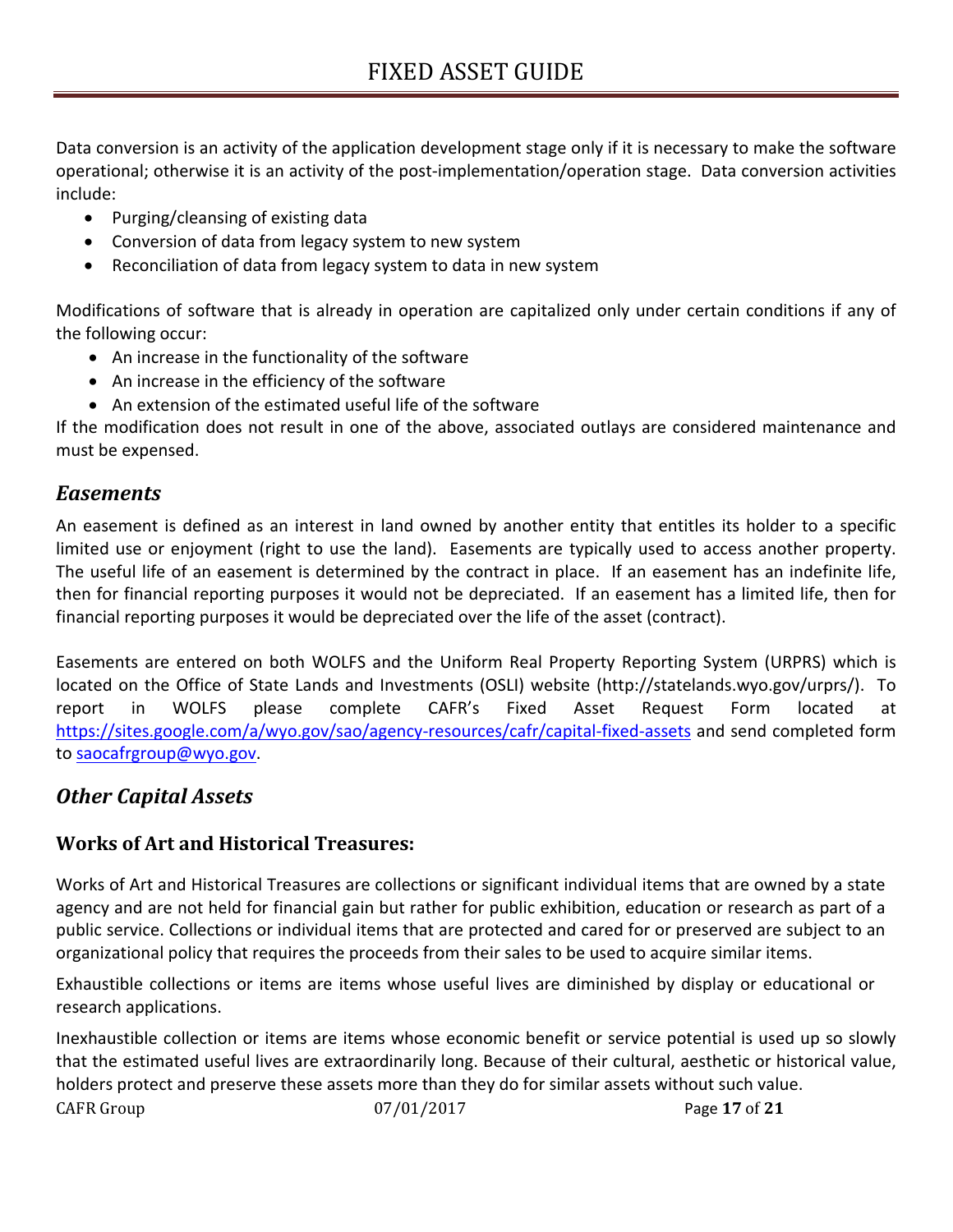All works of art and historical treasures acquired or donated are capitalized unless held for financial gain.

If a collection is held for financial gain and is not capitalized, disclosures must be made in the notes that describe the collection and the reasons these assets are not capitalized. Agencies should recognize program expense equal to the amount of revenues when donated collection items are added to noncapitalized collections.

GASB 34 Option for Works of Art and Historical Treasures

GASB 34 provides states an option to not capitalize works of art and historical treasures. To use this option a state's works of art and historical treasures must meet all of the following:

*Optional* capitalization of collections (and later additions to those collections) that meet *all* of the following conditions:

- a. Held for public exhibition, education, or research in furtherance of public service, rather than financial gain
- b. Protected, kept unencumbered, cared for, and preserved
- c. Subject to an organizational policy that requires the proceeds from sales of collection items to be used to acquire other items for collections.

The Collections Management Policy of the Department of State Parks and Cultural Resources establishes essentially four collections: The collections comprise the State Parks, the State Museum, Wyoming State Historical Sites and the Capitol Collection. The policies which govern these collections comply with the GASB 34 requirements for optionally not capitalizing designated items comprising collections. The State has opted to not capitalize works of art, historical treasures and artifacts contained in the collections of the Wyoming State Museum, State Parks, Wyoming State Historical Sites and the Capitol. The collections per the collections policy are held for public exhibition, education, or research in furtherance of public service. The collections are protected, kept unencumbered, cared for, and preserved. The collections are subject to an organizational policy that requires the proceeds from sales of collection items to be used to maintain the existing collection.

## **Capital Fixed Asset Reminders**

### *New Location*

A new location needed in WOLFS for the tracking of fixed assets is requested by the agency. All requests for locations go to A&I. A&I will then complete a "Location Request Form" and forward the completed form to the SAO‐CAFR Group for its establishment in WOLFS.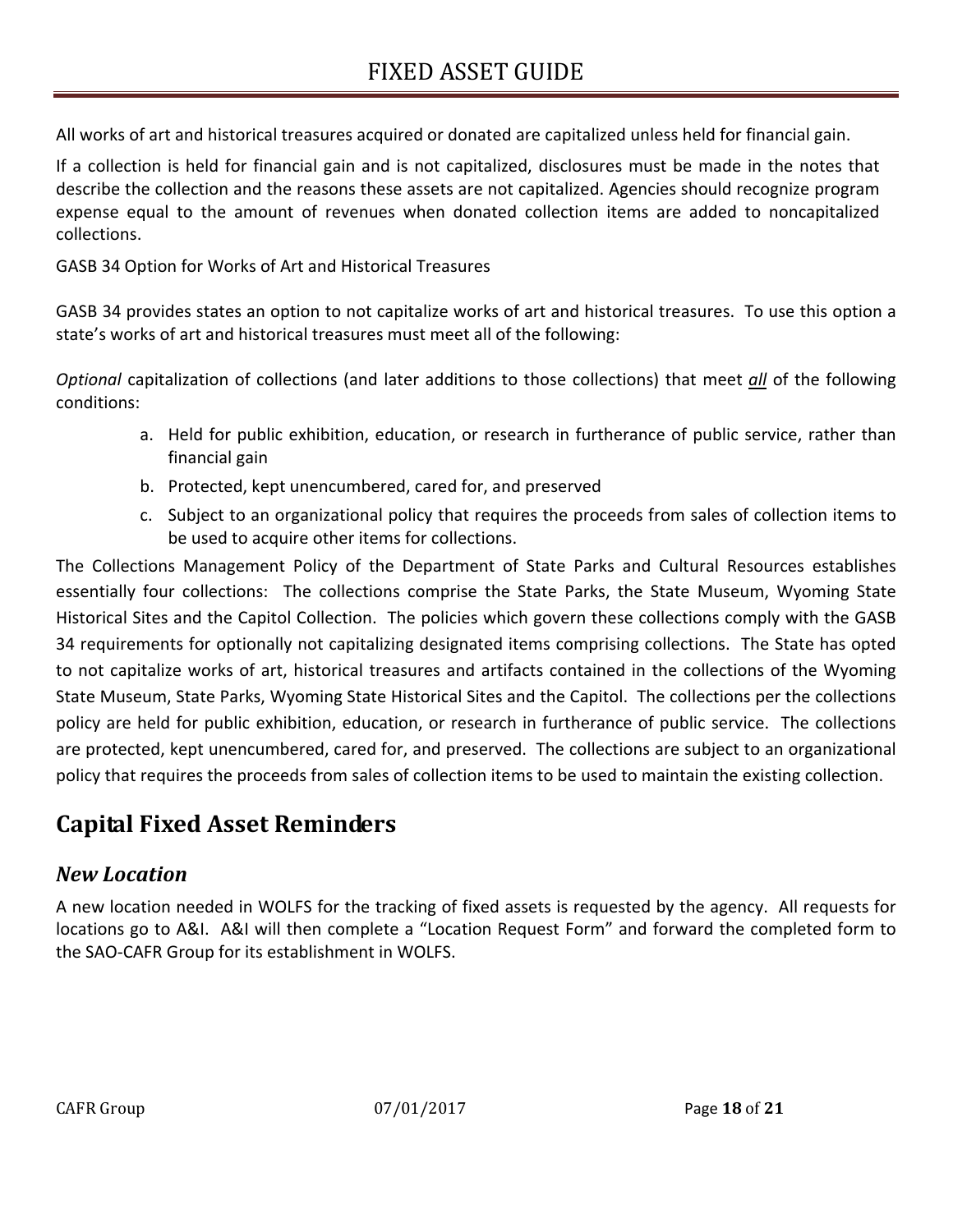#### **Impact of capital fixed asset's useful life**

When completing your **system generated** FA document, and you are completing the component classification of the FA document as shown here;



particular attention needs to be paid to the fixed asset catalog selection. The fixed asset catalog selection provides the following information:

| <b>Fixed Asset</b><br>Catalog | Fixed<br>Asset<br>Type | <b>Fixed Asset Type Name</b>  | Fixed<br>Asset<br>Group | <b>Fixed Asset Group</b><br>Name | Useful.<br>Life | Depreciation<br>Method |
|-------------------------------|------------------------|-------------------------------|-------------------------|----------------------------------|-----------------|------------------------|
| E100                          | F.                     | EQUIPMENT/FURNITURE/FIXTURE   | E100                    | Office Chairs                    |                 | 2                      |
| E101                          |                        | EQUIPMENT/FURNITURE/FIXTURE   | E101                    | Office Desk/Table/Hutch          |                 | $\overline{2}$         |
| E102                          | F.                     | EQUIPMENT/FURNITURE/FIXTURE   | E102                    | Office Bookcase                  |                 | 2                      |
| E103                          |                        | EQUIPMENT/FURNITURE/FIXTURE   | E103                    | Office File                      |                 | $\overline{2}$         |
| E104                          |                        | EQUIPMENT/FURNITURE/FIXTURE   | E104                    | Office Stands                    |                 | 2                      |
| E105                          |                        | EQUIPMENT/FURNITURE/FIXTURE   | E105                    | Office Storage Cabinets          |                 | $\overline{2}$         |
| E106                          | F.                     | EQUIPMENT/FURNITURE/FIXTURE   | E106                    | Office Safes                     |                 | 2                      |
| E107                          |                        | E EQUIPMENT/FURNITURE/FIXTURE | E107                    | Office Antique Items             |                 | $\overline{2}$         |
| F200                          | F.                     | EQUIPMENT/FURNITURE/FIXTURE   | F200                    | House/Inst Vanities              |                 | 2                      |
| E201                          | F.                     | EQUIPMENT/FURNITURE/FIXTURE   | E201                    | House/Inst Dressers              |                 | $\overline{2}$         |

**The most important column of those shown is the useful life**. This is the future accounting period over which the capital fixed asset will be allocated through depreciation charges. We have recently encountered several instances where agencies bought new equipment and traded in existing assets. When the FD document was processed, significant losses were being generated on the disposed asset. The asset being disposed had been established with a useful life of 14 years, but was being traded after only 3 years, thus producing the loss because of such a high book value at time of disposal. The protocol for trading in an asset is to capitalize the new asset at its purchase price plus any ancillary costs to place the asset in production. The asset traded in is disposed, and an FI document is processed for any remaining book value of the existing asset and added to the capitalized cost of the new asset. When significant losses are generated, then future periods are charged with the additional depreciation as a result of the adjusted capitalized cost. Had the useful life selected been more in line with the reality of the true life of the asset then cost, disposal and depreciation would be properly reflected.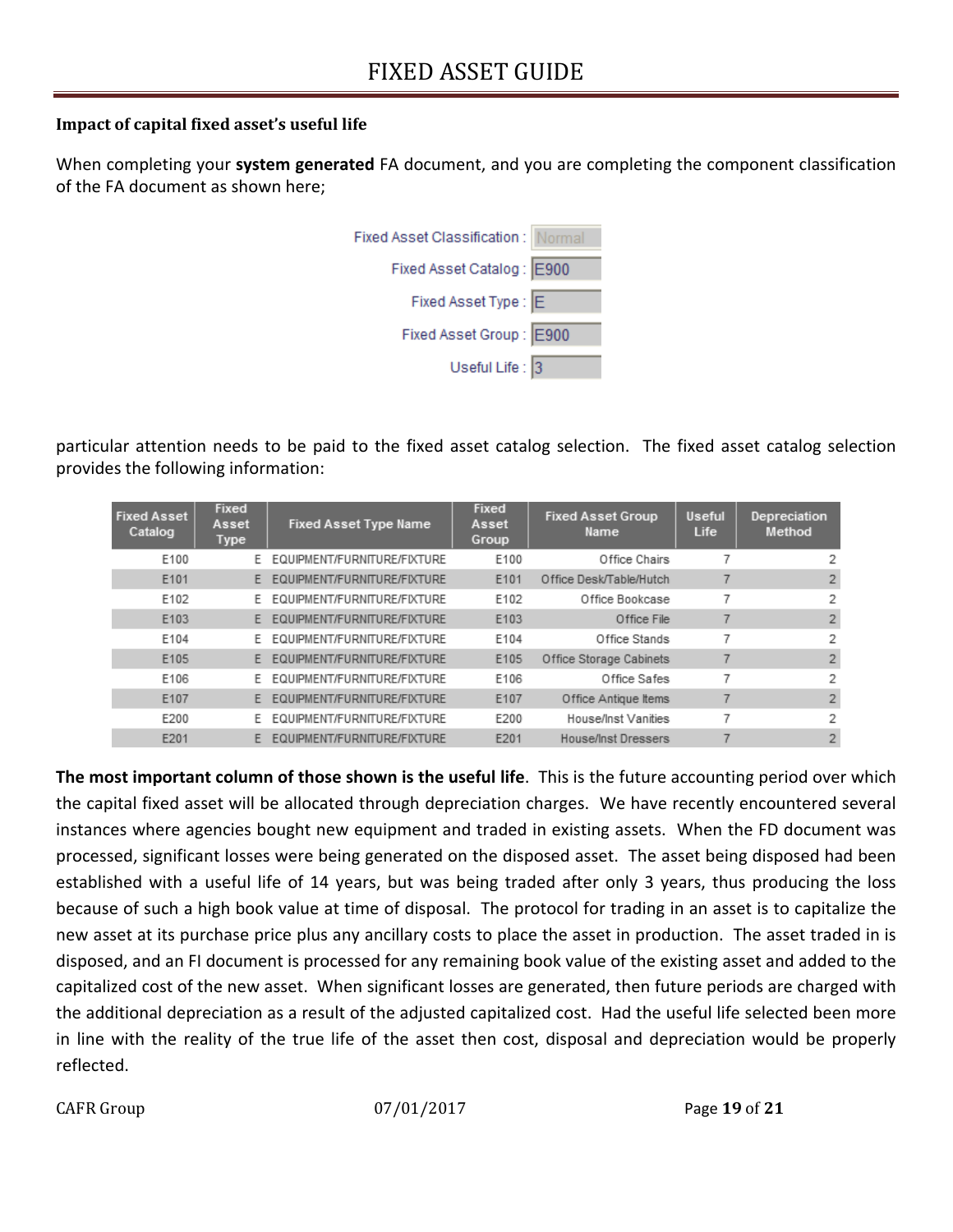### *Purchase of capital fixed assets with PCARD*

#### *PCARD Capital Fixed Asset Purchases*

When completing a PRC document that has been loaded through the PCARD Interface, the following relates when a capital fixed asset has been purchased:

General Information:

• The **Commodity V299** (Visa Purchase) is loaded from the interface. For a fixed asset purchase,

change the Commodity to one of the following: 0240, 0241, 0242, 0243, 0244, 0245, 0246, 0247, 0249.

- Select *Item* in the **Line Type** field.
- Enter the **Quantity**.
- Enter the **Unit of Measure**, as defined on the Unit of Measure (UOM) table pick list.
- Enter the **Unit Price**.

**NOTE:** For fixed asset purchases, the Commodity and Object codes must match.

# **Capital Fixed Asset Tags**

Agencies are reminded to obtain their capital fixed asset tags from Administration and Information.

# **State of Wyoming Inventory Policy**

The capitalization threshold for all asset classes was increased on July 1, 2009. The asset class with the biggest impact to agencies will be equipment. The threshold for this asset class is being raised from \$500 to \$5,000. This means those items falling in the range \$500‐\$4,999 will no longer be captured on the WOLFS fixed asset system. In conjunction with the Department of Administration and Information (A&I) and Risk Management, an Inventory Policy has been established. This policy requires agencies to maintain a master inventory listing for those equipment items from \$500‐\$4,999, as well as those assets equal to or in excess of \$5,000. To assist agencies in this effort, an Info Advantage report (Non Fixed Asset Inventory Report) should be downloaded by the agency monthly. This report contains information on items agencies have purchased within the \$500‐ \$4,999 range and for object codes 240, 241, 242, 243, 244, 245, 246, 247 and 249.

This report will pull from the journal the relevant information contained in the PRC document. Agencies will then download this report and add any additional information they may require for each item listed, including, but not limited to, location, assigned to, serial number and model number. Agencies will then need to download monthly and append this file to their master inventory file for their agency. Agencies have the